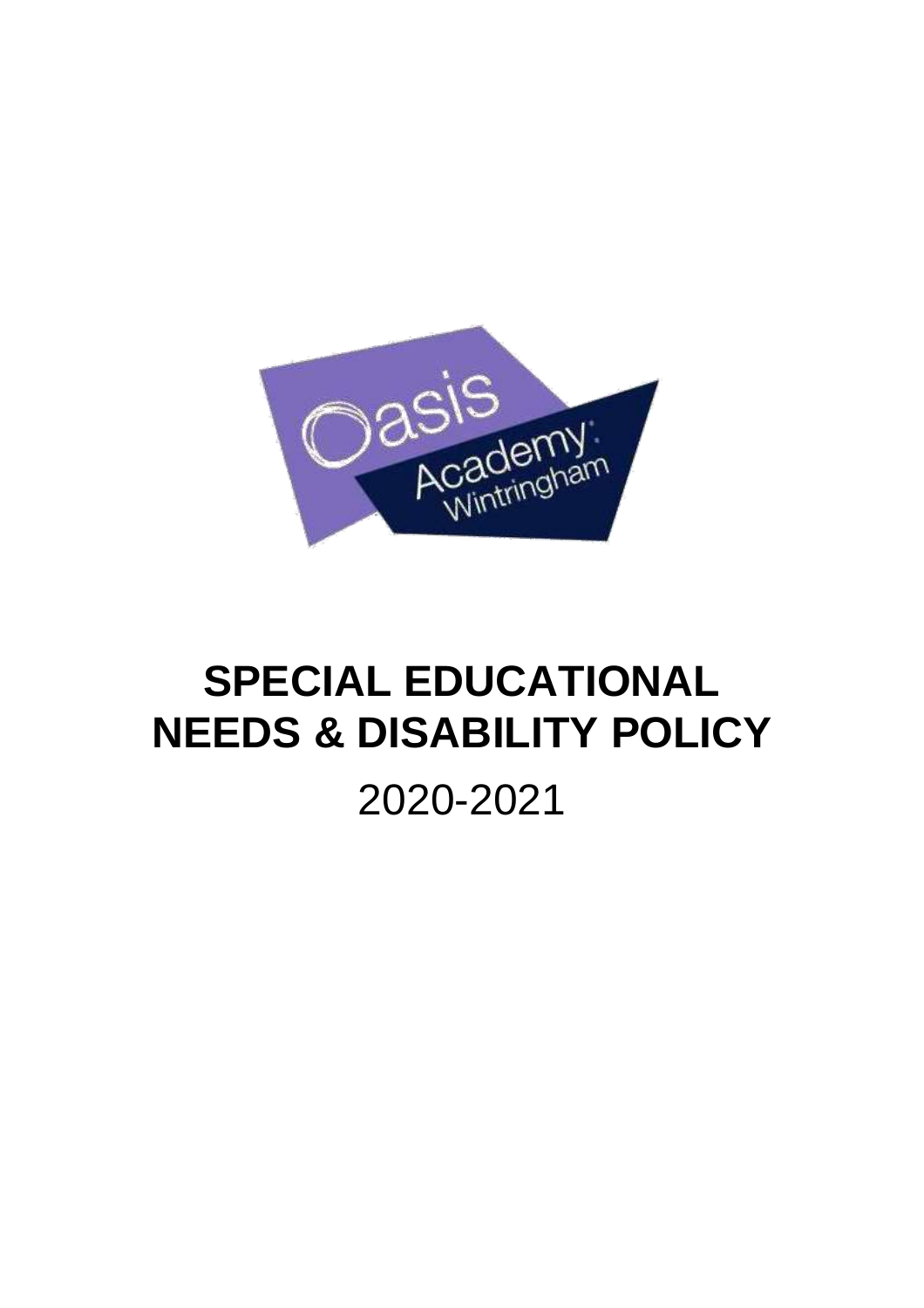# **Special Educational Needs and Disability Policy**

# **SCOPE OF POLICY**

This policy applies to students with special educational needs (SEND), their parents and all staff.

# **DEFINITION OF SEND**

A child or young person has SEND if they have a learning difficulty or disability which calls for special educational provision to be made for him or her.

A child of compulsory school age or a young person has a learning difficulty or disability if he or she:

- has a significantly greater difficulty in learning than the majority of others of the same age, or
- has a disability which prevents or hinders him or her from making use of educational facilities of a kind generally provided for others of the same age in mainstream Colleges or mainstream post-16 institutions

Special educational provision is educational or training provision that is additional to or different from that made generally for other children or young people of the same age by mainstream Colleges, maintained nursery Colleges, and mainstream post-16 institutions or by relevant early years providers.

*Special Educational Needs and Disability Code of Practice: 0 to 25 years*

#### **2015 DISABLED STUDENTS**

Many children and young people who have SEND may have a disability under the Equality Act 2010 – that is '…a physical or mental impairment which has a long term and substantial adverse effect on their ability to carry out normal day-to-day activities'.

There is a significant overlap between disabled young people and those with special educational needs. Where a young person requires special educational provision over and above the adjustments, aids and services required by the Equality Act 2010 they will be additionally covered by the SEND definition.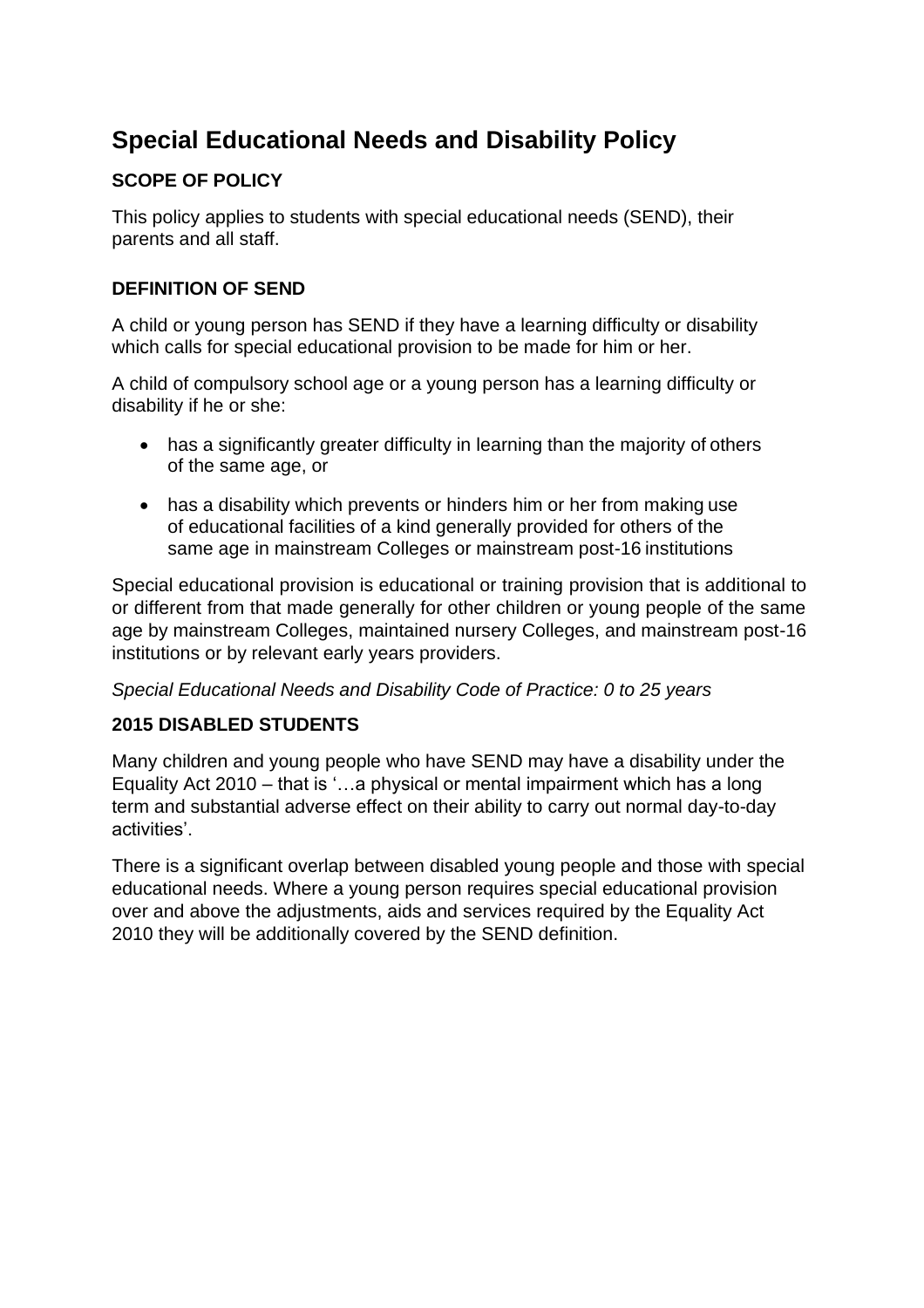# **KEY REQUIREMENTS/ LEGAL DUTIES**

This policy responds to the requirements and recommendations of:

- The Children and Families Act 2014
- Special Educational Needs and Disability Code of Practice: 0 to 25 years 2015
- The Special Educational Needs and Disability Regulations 2014
- The Equality Act 2010
- The Special Educational Needs (Personal Budgets and Direct Payments) Regulations, Section 49
- The Order setting out transitional arrangements, Section 137

#### **CORE PRINCIPLES**

Oasis Academy Wintringham fully endorses the SEND Code of Practice (2015) core principles:

All children and young people are entitled to an education that enables them to make progress so that they

- achieve their best
- become confident individuals living fulfilling lives, and
- make a successful transition into adulthood, whether into employment, further or higher education or training

#### *Special Educational Needs and Disability Code of Practice: 0 to 25 years 2015*

The Academy is fully committed to the inclusion of students with special educational needs and disabilities (SEND) providing that the Academy is compatible for the child's age, ability and aptitude and that their attendance is not incompatible with the efficient education of other students in the Academy and is an efficient use of the Local Authority's resources.

In keeping with the Academy's equality principles, we affirm that:

- All learners are of equal value
- We recognise, respect and value difference and understand that diversity is strength
- We foster positive attitudes and relationships
- We foster a shared sense of cohesion and belonging
- We have the highest expectations of all our students
- We work to raise standards for all students, but especially for the most vulnerable.
- We observe good equalities practice for our staff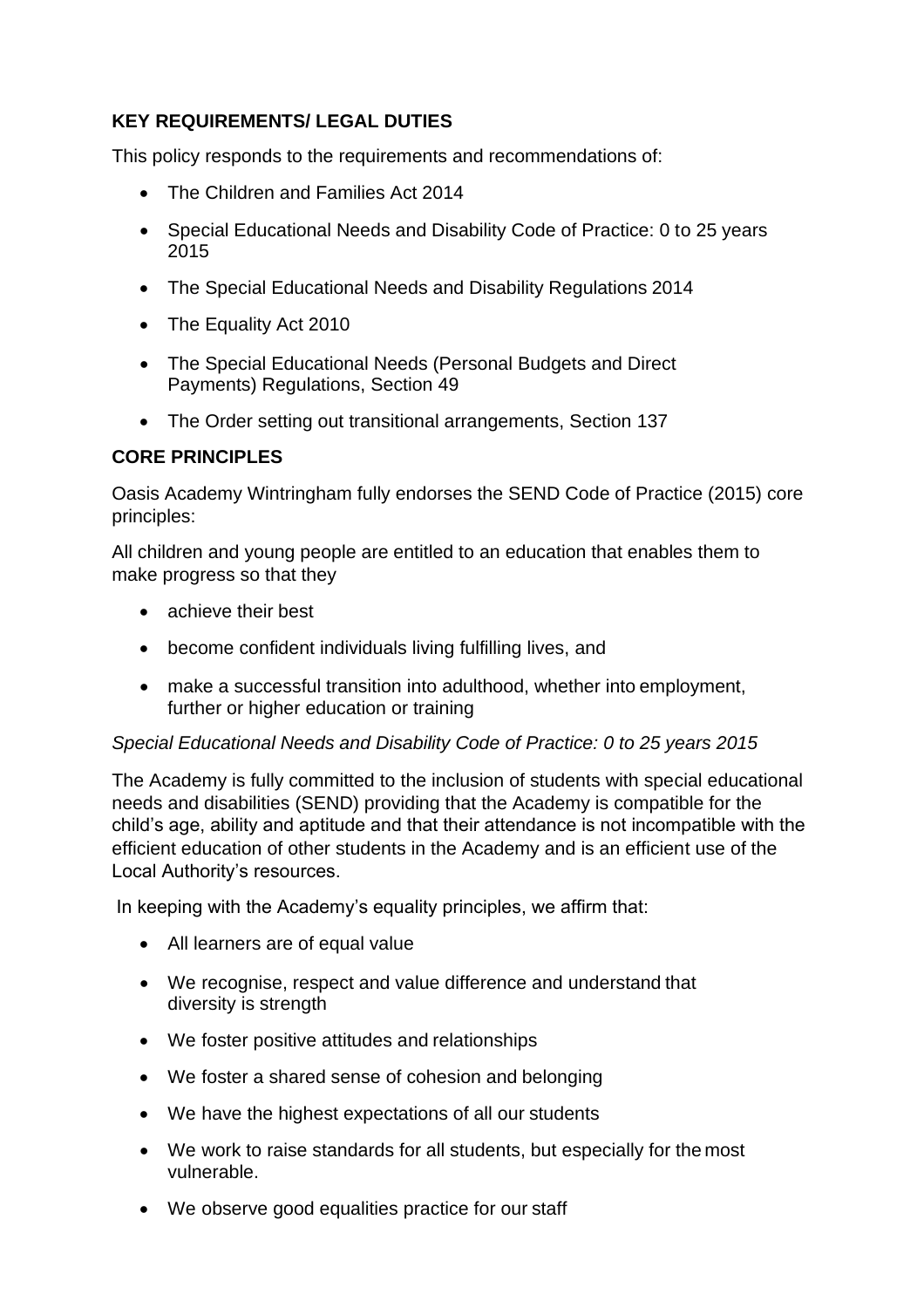• All areas of the building are fully accessible for people with disabilities or limited mobility.

# OBJECTIVES OF THIS POLICY

- To identify and provide for students who have special educational needs;
- To work within the guidance provided in the SEND Code of Practice 2014; • To operate a 'whole student, whole Academy' approach to the management and provision of support for special educational needs;
- To ensure access to the curriculum for all students;
- To provide support and advice for all staff working with students who have special educational needs;
- To develop and maintain partnership and high levels of engagement with parents;

# **PARTNERSHIP WITH FAMILIES**

The Academy works in partnership with parents / carers. This will enable students with SEND to achieve good outcomes. The Academy recognises that parents / carers have a unique overview of their child's needs and how best to support them, and that this gives them a key role in the partnership.

We have high aspirations for all our students, including those with SEND. In keeping with the principles of Person Centred Planning \* students with SEND are integral to the decision-making processes affecting them. We recognise that young people are entitled to the same quality and level of information, advice and support as their parents. Students' views, opinions, wishes and feelings are always considered. We aim to provide as much information and support as necessary to help students achieve the best possible outcomes, preparing them effectively for adulthood. This is especially important at Key Stage 5, as some rights to participate in decision making about EHC plans transfer from the parent to the young person.

\* *Person Centred Planning is a process for continual listening and learning, focussing on what is important to someone now and in the future, and acting upon this in alliance with their family and friends*

# **IDENTIFYING AND ASSESSING STUDENTS WITH SEND**

The Academy has a clear approach to identifying and responding to SEND. All teachers at Oasis Academy Wintringham are responsible for identifying students with SEND and, in collaboration with the SEND leader, will ensure that those students requiring different or additional support are identified at an early stage.

• On entry to the Academy every student's attainment is assessed in order to ensure continuity of learning. This may flag up students who require additional class based interventions and/or further assessment.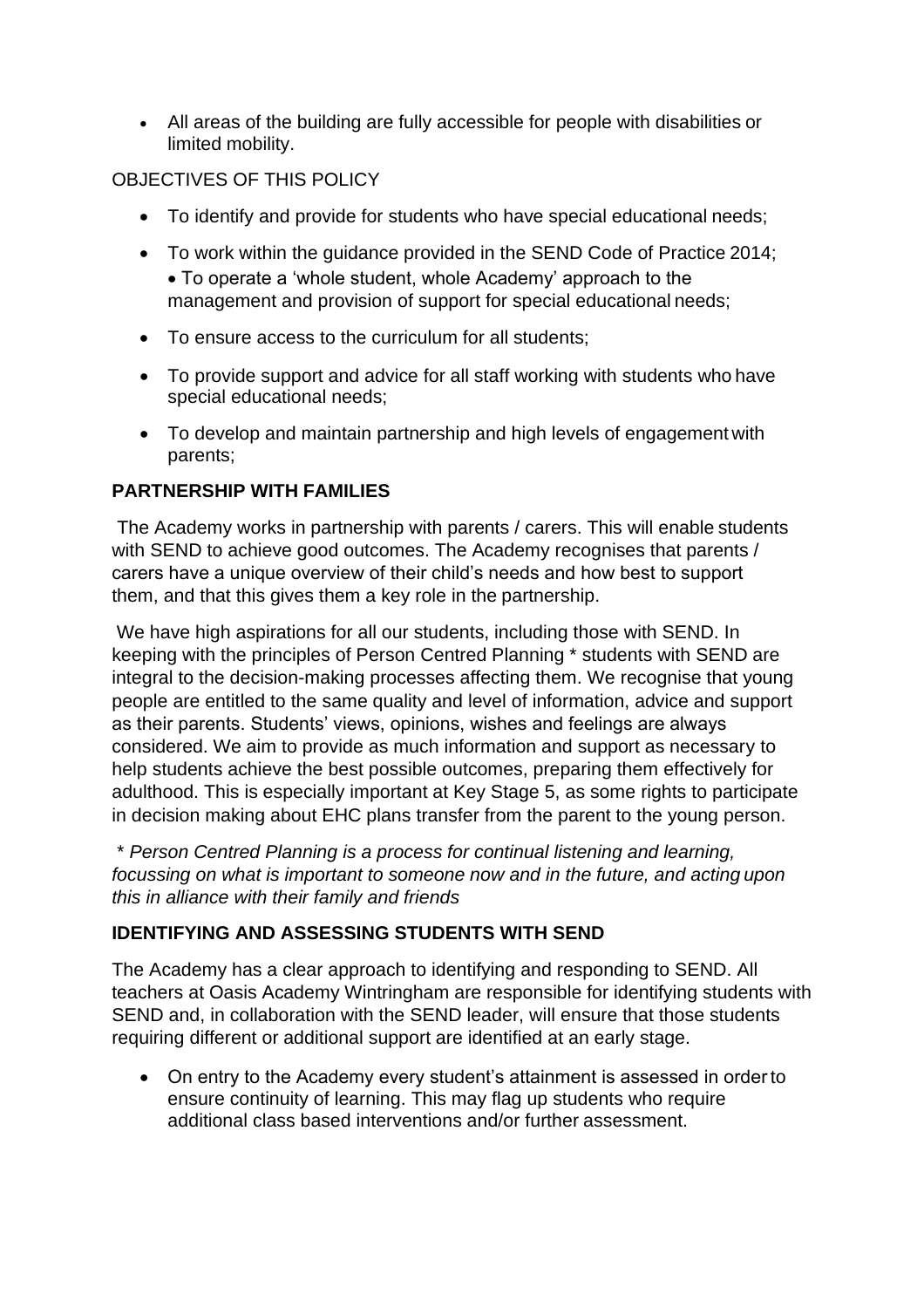- Information from the primary school is used to shape the students' curriculum and pastoral provision in the first few months. This ensures that students have opportunities to demonstrate knowledge and understanding.
- The Academy gathers information about student's progress on a regular basis, alongside national data and expectations of progress. Academic data is updated five times a year and shared with students and parents. Progress is the crucial factor in determining the need for additional support. Less than expected progress might:
- be significantly slower than that of their peers starting from the same baseline
- failure to match or better the student's previous rate of progress
- failure to close the attainment gap between the child and their peers
- This can include progress in areas other than attainment for instance where a student needs to make additional progress with wider development or social needs in order to make a successful transition to adult life.
- Students may also be identified via pastoral and academic tracking meetings where attendance and behaviour data are considered.
- Where teachers decide that a student is making less than expected progress despite verified high quality, differentiated teaching, they will consult parents and carry out further class based assessments. A period of additional class based interventions will then follow.
- If, despite class teacher intervention the student continues to make less than expected progress, the SEND leader is consulted.
- The SEND leader is then responsible for investigating and where necessary assessing the student to determine if the student has SEN, noting areas that are barriers to learning which may require support.
- The identification and assessment of SEND includes an early discussion with the student and their parents. These early discussions with parents enable Academy staff to develop a good understanding of the student's areas of strength and difficulty, the parents' concerns, the agreed outcomes sought for the student and the next steps.
	- o We expect students and parents to participate as fully as possible in the assessment, planning and reviewing process.
- With parental agreement, the Academy will liaise with outside professionals if they are already involved with the student.
- For higher levels of need, the SEND leader will draw on more specialised assessments from external agencies and professionals.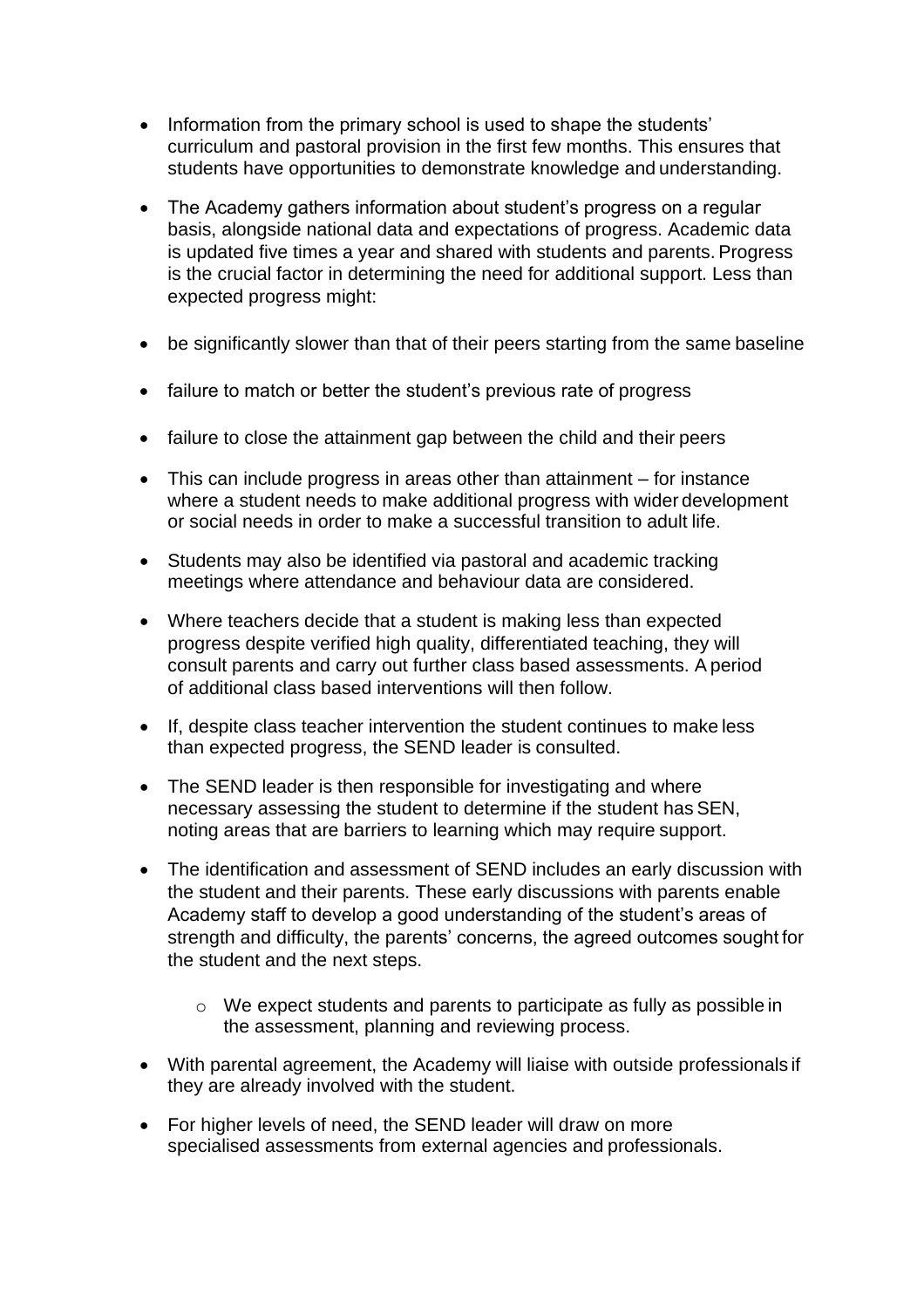The SEND Code of Practice 2015 does not assume that there are hard and fast categories of SEND. It recognises that children's needs and requirements fall into four broad areas:

• Communication and interaction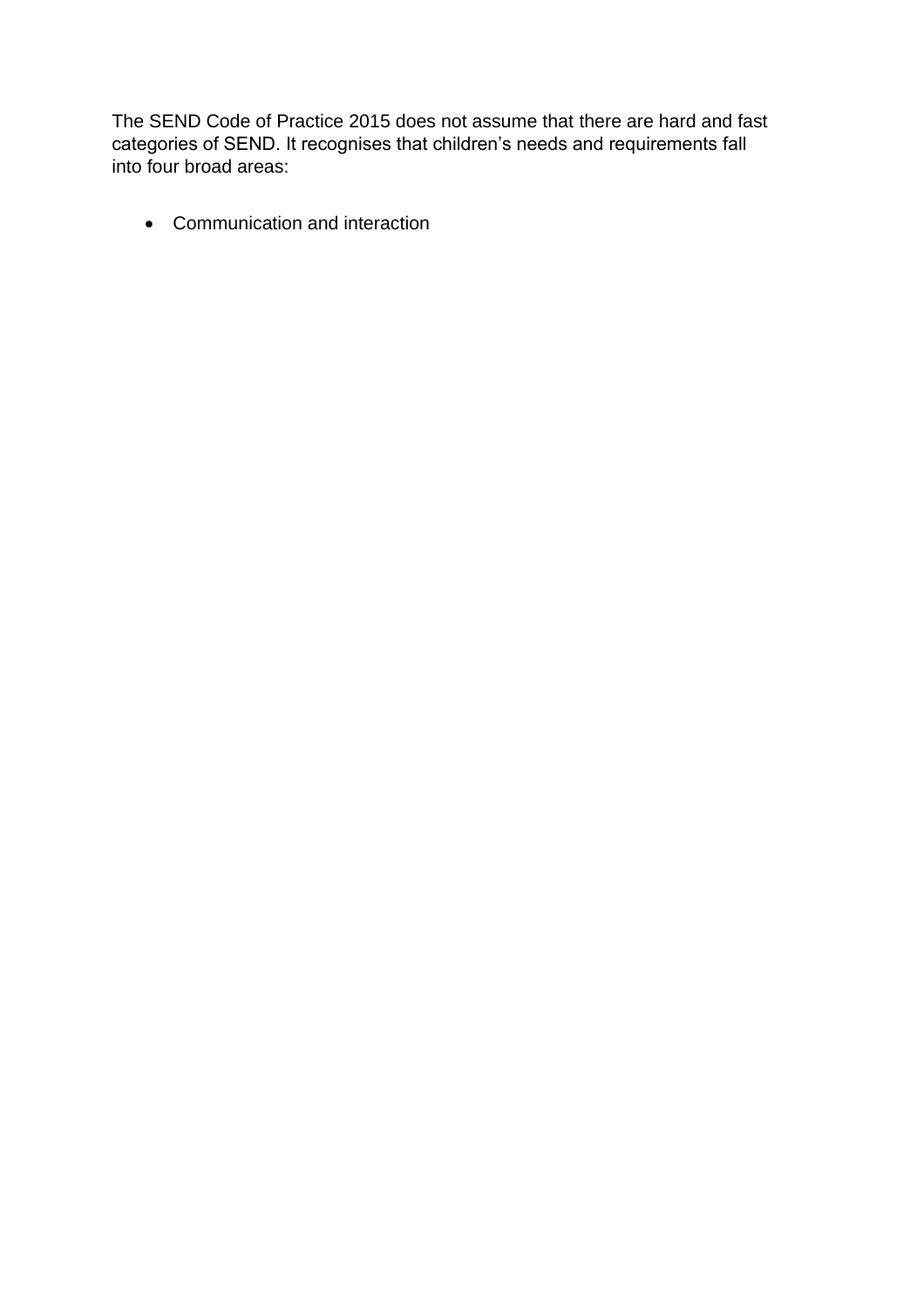# **Cognition and learning**

- Social, emotional and mental health difficulties
- Sensory and/or physical needs

In line with the SEND Code of Practice we accept that students often have needs that cut across all these areas and their needs may change over time.

We acknowledge that while considering the needs of the whole child, some areas which are not SEND may impact on progress and attainment:

- Disability
- Attendance and punctuality
- Health and welfare
- English as an additional language
- Being in receipt of the pupil premium
- Being a looked after child

# **THE GRADUATED APPROACH TO MEETING SPECIAL EDUCATIONAL NEEDS AND DISABILITY**

High quality teaching Teachers are responsible and accountable for the progress and development of the students in their class, including where pupils access support from teaching assistants or specialist staff. High quality teaching, differentiated for individual students, is the first step in responding to pupils who have or may have SEND. High quality teaching of all students, including those with special educational needs, is a whole‐Academy responsibility. This requirement has been strengthened in the SEND Code of Practice 2015.

#### **We understand that additional intervention and support cannot compensate for a lack of good quality teaching.**

- All OAW students have access to a broad and balanced curriculum, with targets that are deliberately ambitious.
- The Academy sets students by ability, to ensure that less able students are taught in smaller classes with increased adult support. This allows the curriculum to be personalised according to their needs.
- The Academy regularly (i.e. at least twice a year) reviews the quality of teaching for all students, including those at risk of underachievement. In addition, the SEND leader carries out regular learning walks to ensure that high quality teaching for SEND students is in place across the curriculum.
- There is regular advice and training delivered by the SEND leader for colleagues at all levels. The aim of this advice and training is to improve teachers'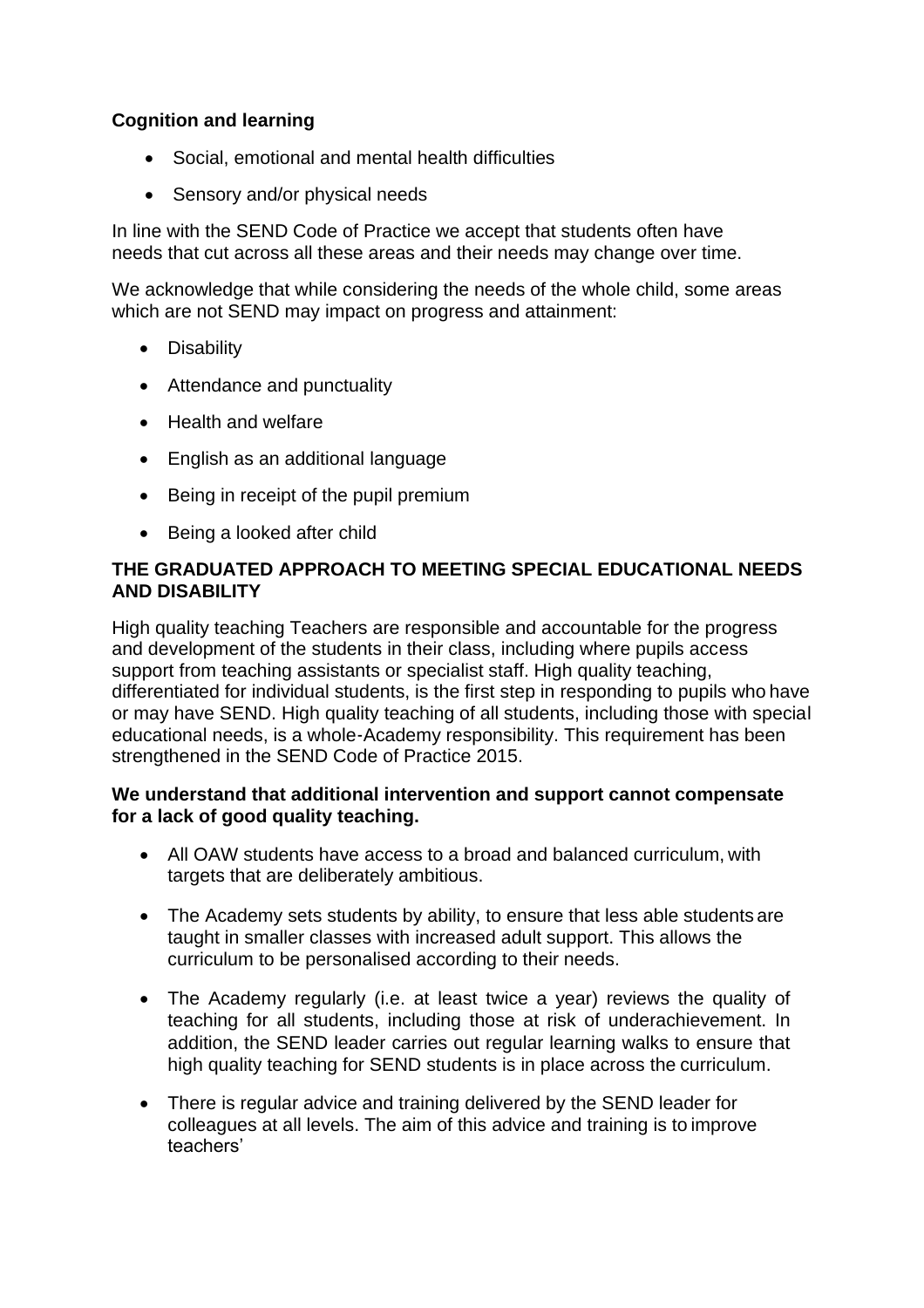understanding of the SEND most frequently encountered and to develop their skills in identifying students with particular barriers to learning.

- Where necessary outside agencies deliver bespoke training.
- Staff are able to observe outstanding teaching of students with SEND as part of normal staff development opportunities.

#### **Increased levels of provision and support**

However, in spite of high quality, differentiated teaching, it may become evident that some students need increased levels of provision and support.

- In consultation with parents and their child, the desired outcomes, including expected progress and attainment, are agreed.
	- $\circ$  A decision is then made as to whether this can be provided by adapting the
- Academy's core offer or whether something different or additional is required.
- All teachers and support staff who work with the student are made aware of their needs, the outcomes sought, the support provided and any teaching strategies or approaches that are required. This will be recorded on the Academy's information system (SIMS).
	- o Where it is decided that a student has a special educational need (SEND), this decision is recorded in the Academy records and the parents are informed.
- A clear date for reviewing progress is agreed, with clear actions set out for the parent, student and teaching staff.
- Subject teachers remain responsible for working with the student on a daily basis. Where the interventions involve group or one-to-one teaching away from the subject teacher, they will still retain responsibility for the student. Teachers are expected to work closely with any teaching assistants or specialist staff involved, to plan and assess the impact of support and interventions and how they can be linked to classroom teaching.
	- o The SEND leader will support subject teachers in the further assessment of the student's particular strengths and weaknesses, in problem solving and advising on the effective implementation of support.

#### **Review**

• The effectiveness of the support and interventions and their impact on the student's progress are reviewed in line with the agreed date, as part of the normal cycle of discussions with parents of all students. The views of the student and their parents are integral to this process.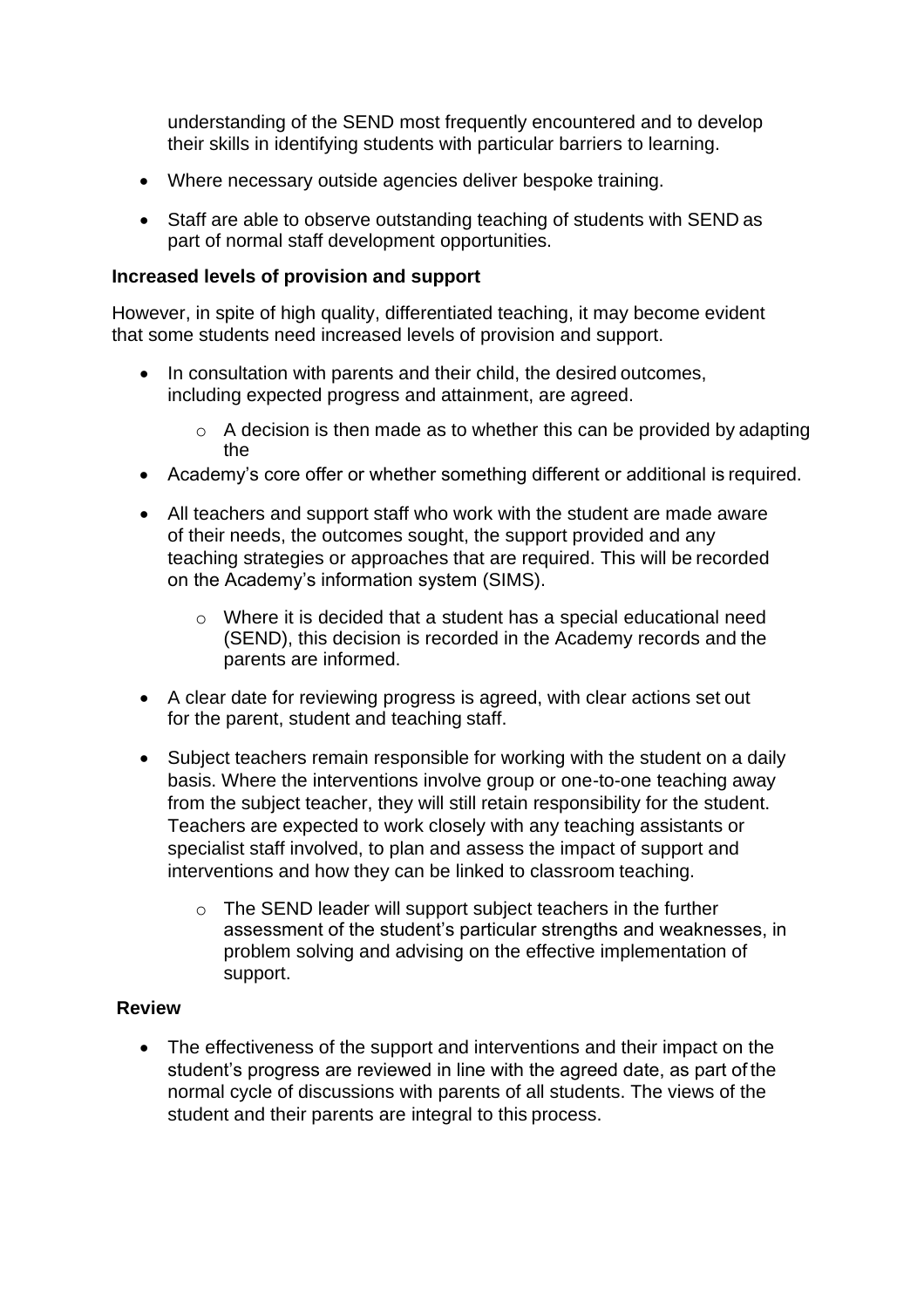• The SEND leader, working with subject teachers, may revise the support in light of the student's progress and development, deciding on any changes to the support and outcomes in consultation with the parent and student.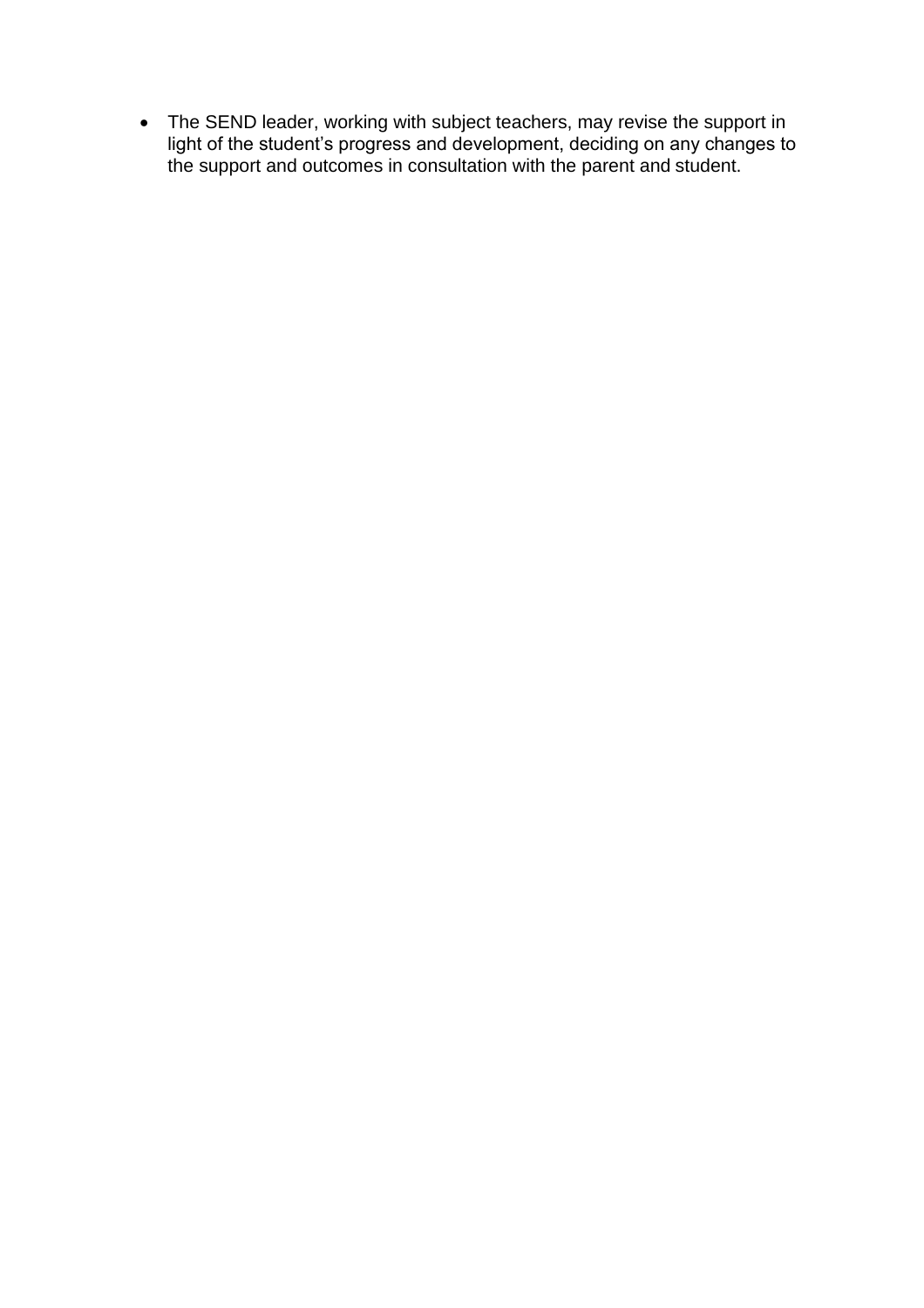- A record of the outcomes, action and support agreed through the discussion will be kept and shared with appropriate Academy staff. The record will be given to the student's parents. The Academy's management information system (SIMS) will be updated as appropriate.
- If a student continues to make less than expected progress, despite support and intervention, the Academy may involve specialists, both in-house and from outside agencies.
- The Academy will provide an annual report for parents on their child's progress, as part of the normal reporting process.

For those students with the highest level of need it may be appropriate for the SEND leader to request an Education, Health and Care (EHC) assessment (formerly known as a statement). Students and their parents are strongly encouraged and supported to be active participants in this process. We have an expectation that parents and the young person are fully included in the EHC assessment process from the start, are fully aware of their opportunities to offer views and information, and are consulted about the content of the plan.

As part of the EHC assessment the Academy may request additional top-up funding from the Local Authority, if it is felt that the cost of the special educational provision required to meet the needs of an individual student exceeds the nationally prescribed threshold.

# **Oasis Academy Wintringham's Provision for students with SEND**

The Academy's notional SEND budget is used to commission a range of services to support students:

| <b>Provision</b>                                    | <b>Details</b>                                                                                                                                                                                                                          | <b>Target Students</b>                                                                                                                                                                |
|-----------------------------------------------------|-----------------------------------------------------------------------------------------------------------------------------------------------------------------------------------------------------------------------------------------|---------------------------------------------------------------------------------------------------------------------------------------------------------------------------------------|
| In class<br>support from<br>a Teaching<br>Assistant | Support the personalisation of lessons.<br>Ensure that target students meet their<br>lesson objectives.                                                                                                                                 | Those with an EHC plan,<br>where it is necessary in<br>order to meet objectives.<br>Other students with<br>SEND who require<br>additional staff support to<br>meet lesson objectives. |
| Learning<br><b>Support Unit</b>                     | A unit within the Academy that students<br>will be timetabled for particular lessons<br>to enable them to get extra support in<br>certain subject areas. Additional<br>assessments such as scotopic and<br>dyslexia take place in here. | <b>Students presenting</b><br>needs in particular<br>curriculum areas.                                                                                                                |
| Speech and<br>Language<br>Therapy                   | Speech therapists carry out<br>assessments, design programmes of<br>intervention, deliver interventions,<br>review progress and train staff.                                                                                            | <b>Students presenting</b><br>speech, language or<br>communication needs.                                                                                                             |
| Literacy<br>Interventions                           | We run a range of literacy interventions<br>aimed at students with significant<br>reading, writing and comprehension                                                                                                                    | Each intervention has its<br>own entry criteria based<br>on the assessment of                                                                                                         |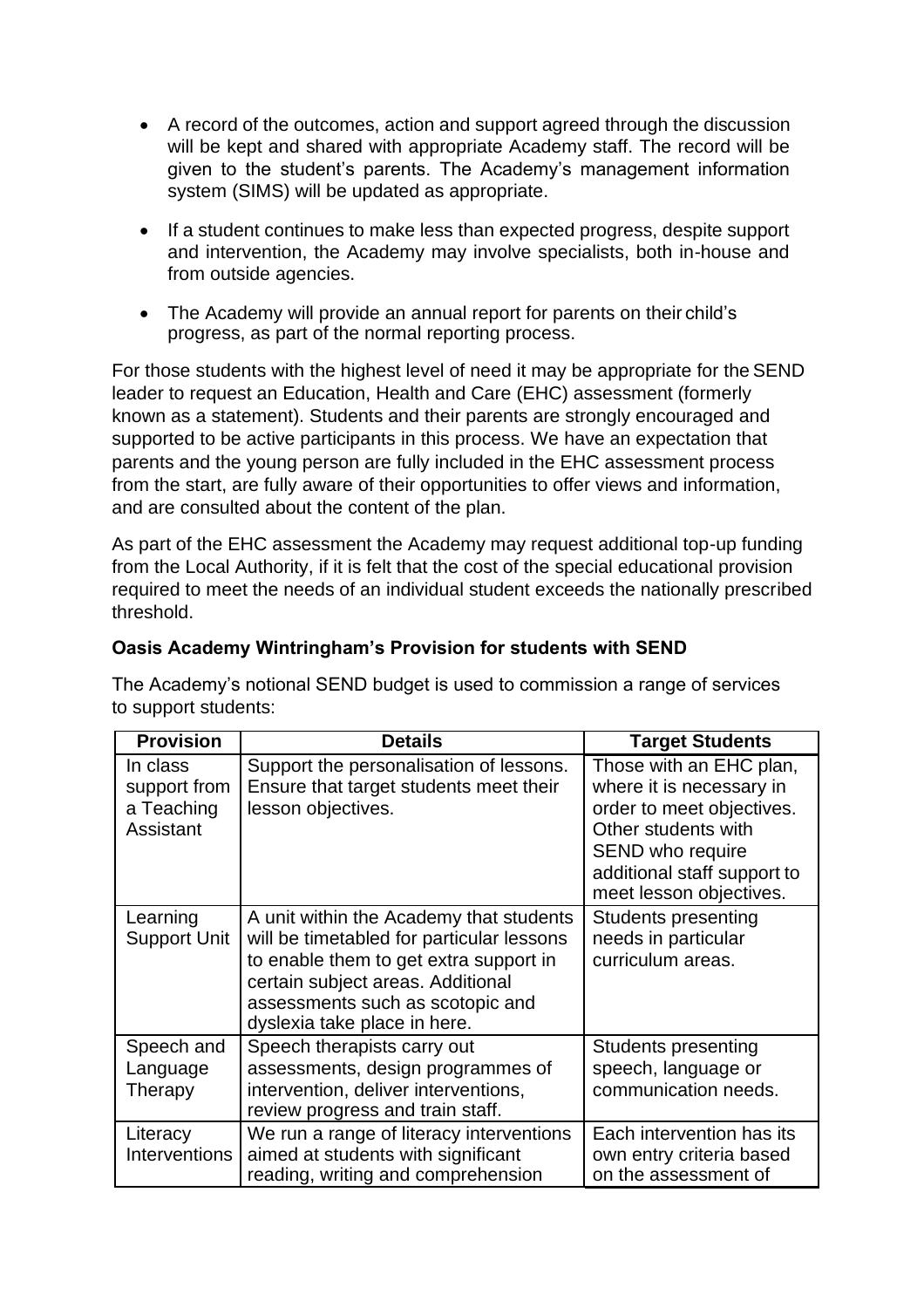|                          | difficulties. Progress is very closely<br>monitored through regular<br>assessments.                                                                                                      | reading, spelling,<br>academic progress data,<br>and specialist literacy<br>assessments.                                              |
|--------------------------|------------------------------------------------------------------------------------------------------------------------------------------------------------------------------------------|---------------------------------------------------------------------------------------------------------------------------------------|
| Alternative<br>Provision | Specialist provision for students with<br>marked emotional and behavioural<br>difficulties. Short and long term<br>placements.                                                           | Students with a high level<br>of need, in particular<br>those with behaviour,<br>social, emotional and<br>mental health difficulties. |
| 1:1<br>Mentoring         | Mentoring programme.                                                                                                                                                                     | Students displaying a<br>wide range of emotional<br>and social difficulties.                                                          |
| <b>SEMH</b><br>Support   | 1:1 and group work with a specialist<br>counsellor. Programmes are time<br>limited and look at varying issues that<br>are preventing a student from being<br>fully successful in school. | Any student referred<br>through the ISRT<br>meeting.                                                                                  |
| EP                       | Assessments and meeting with the EP<br>in order to give further advice to the<br>Academy on specific needs of students<br>or to aid the process of an EHCP.                              | Students displaying high<br>levels of need.                                                                                           |

The above provisions are reviewed regularly by the SEND leader to establish whether they are contributing significantly to student progress and offer value for money.

The SEND leader is responsible for maintaining an individual provision map for each student with SEND. This clearly outlines the support put in place which is additional to or different from that which is offered through the Academy's curriculum. **It demonstrates how any additional funding is used.**

**The provision map also helps the Academy maintain an overview of the programmes and interventions used with different groups of pupils and provides a basis for monitoring the levels of intervention and demonstrates how the additional funding is used.**

# **TRANSITION TO FURTHER EDUCATION, EMPLOYMENT AND TRAINING**

We place students and their families at the centre of planning for future transitions.

Oasis Academy Wintringham uses the YPSS service to enable our students to access the best and most appropriate pathway for themselves when they leave us at the end of year 11. The Connexions service helps students to find the right college and course for them to move on to or the right apprenticeship scheme.

The SEND leader will work closely with the Connexions service to ensure that the SEND students in the Academy are on the right pathway for them.

# **STUDENTS WITH SEND AND BULLYING**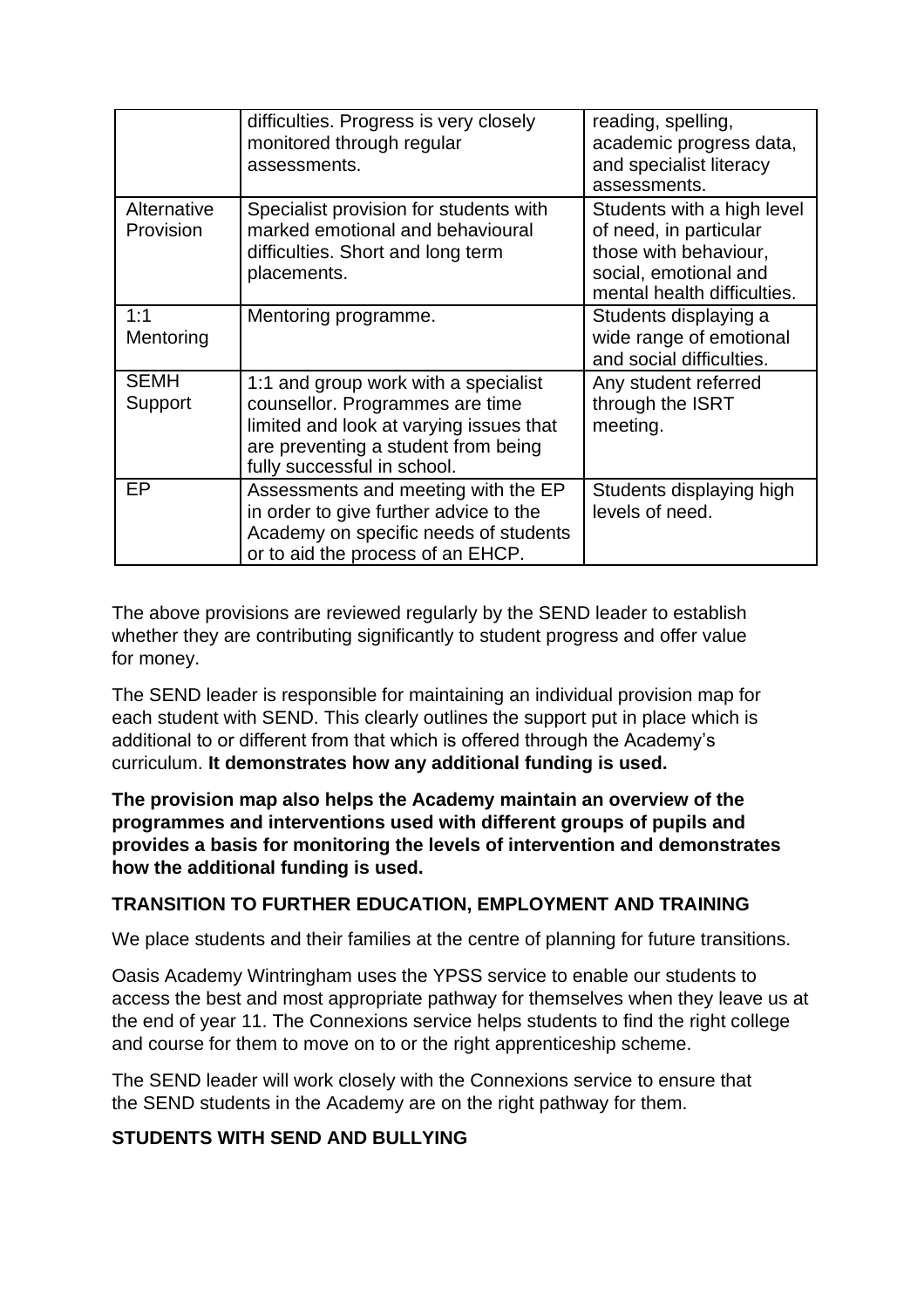Our Equality Policy makes it clear that all our students have the right to feel safe from bullying. We have a robust and consistent approach to bullying, which makes it clear that bullying will not be tolerated. Students with SEND may be more vulnerable to bullying and harassment and so particular care is taken to ensure that they feel supported and that any incidents are dealt with promptly.

# **STUDENTS WITH SEND AND EXCLUSIONS**

When considering whether to exclude a student with SEND, OAW pays due regard to Government guidance issued in June 2012 which states that Academies should try every practicable means to maintain a student with SEND in the Academy and should seek local authority and other professional advice as appropriate.

# **THE ROLE OF SENDCo**

SEND leader; Mr Dan Scott 01472 871811 [Dan.Scott@oasiswintringham.org](mailto:Dan.Scott@oasiswintringham.org)

The SEND leader plays a crucial role in the Academy's SEND provision. Her responsibilities include:

- o Overseeing the day‐to‐day operation of this policy
- Co-ordinating the provision for students with SEND, including the transition class
- o Liaising with and giving advice to staff
- o Advising on the graduated approach to providing SEND support
- $\circ$  Delivering high quality training to staff
- o Ensuring that the Academy keeps the records of all pupils with SEND up to date
- o Liaising with students with SEND and their parents
- o Liaising with the relevant Key Worker where a looked after student has **SEND**
- o Liaising with external agencies
- o Liaising with potential next providers of education to ensure a student and their parents are informed about options and a smooth transition is planned organising access arrangements for public examinations
- o Tracking SEND students' attainment and progress to ensure that the gap between
- SEND and non-SEND continues to reduce.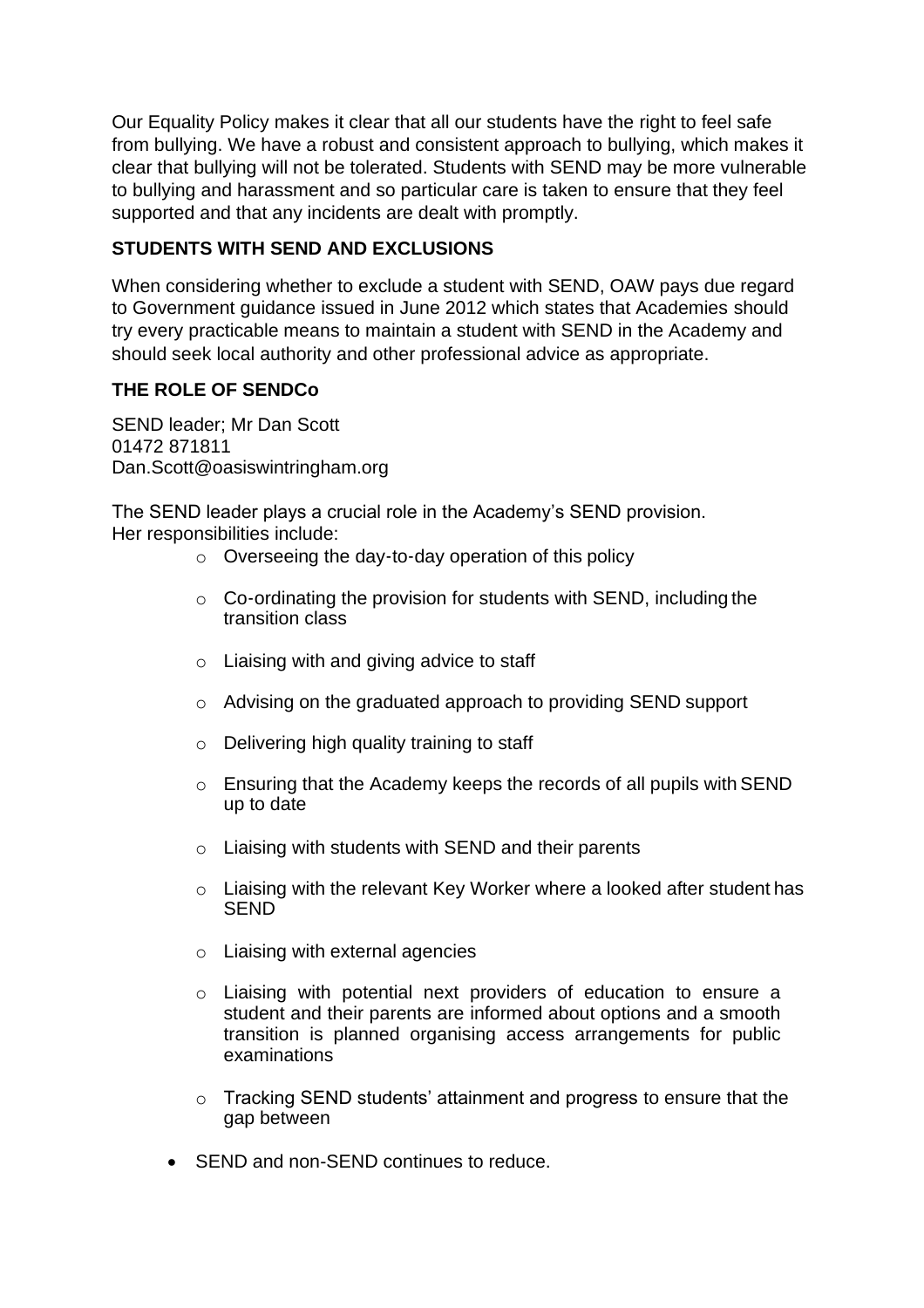- $\circ~$  Advising on the deployment of the Academy's delegated budget and other resources to meet pupils' needs effectively
- Leading on the department's improvement planning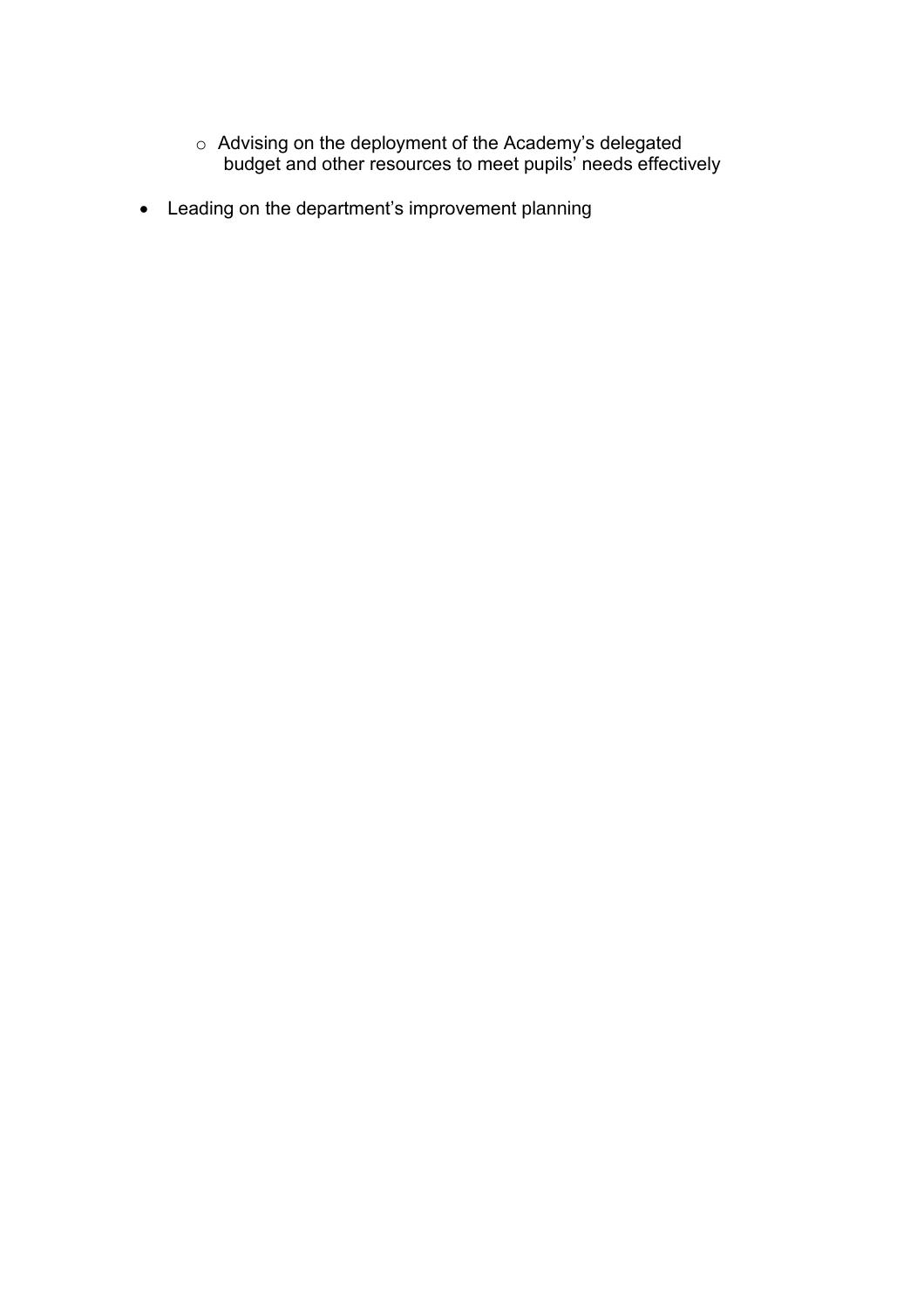• Working with the Principal and Academy governors to ensure that the Academy meets its responsibilities under the Equality Act (2010) with regard to reasonable adjustments and access arrangements

# **THE ROLE OF THE ACADEMY COUNCIL**

The designated academy councillor for SEND is Samantha Wright.

The Academy Council Body's responsibilities to students with SEND include:

- Having a designated Governor to oversee SEND within the Academy
- Annually update the SEND information report on the Academy's website
- Ensuring that provision of a high standard is made for students with SEND
- Ensuring that students with SEND are fully involved in Academy activities
- Having regard to the Code of Practice 2015 when carrying out these responsibilities
- Being fully involved in developing and subsequently reviewing the SEND Policy

#### **COMPLAINTS PROCEDURE**

The Academy's complaints procedure is outlined in the prospectus and on the Academy's website.

# **PUBLISHING INFORMATION: SEND INFORMATION REPORT**

Oasis Academy Wntringham's governing body will publish information on the Academy's website about the implementation of the policy for students with SEND.

- The information will be updated annually and any changes to the information occurring during the year will be updated as soon as possible.
- The information will include
- The kinds of special educational needs that are provided for
- Policies for identifying children and young people with SEND and assessing their needs, including the name and contact details of the SEND leader
- Arrangements for consulting parents of children with SEND and involving them in their child's education
- Arrangements for consulting young people with SEND and involving them in their education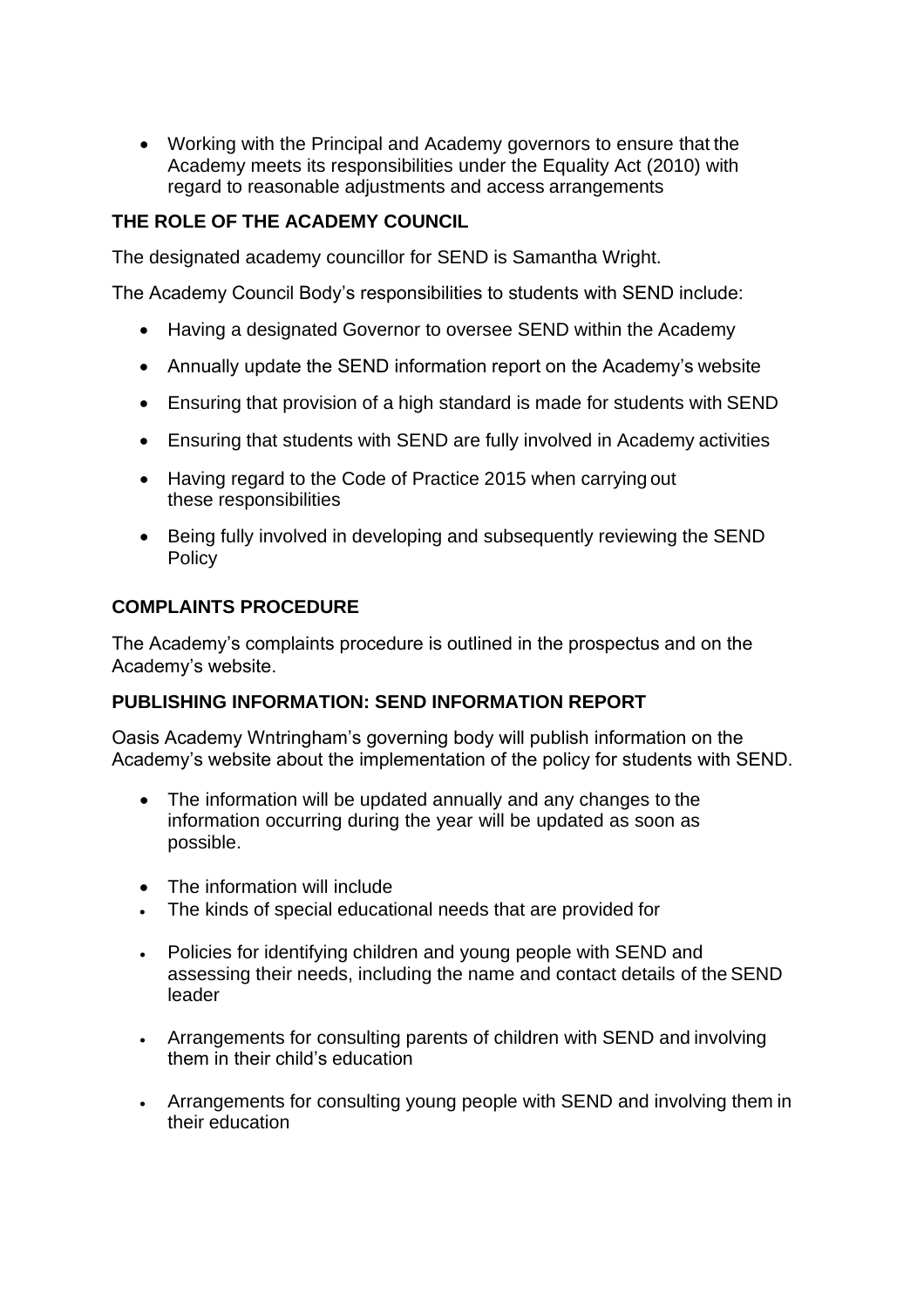• Arrangements for assessing and reviewing student's progress towards outcomes, including the opportunities available to work with parents and young people as part of this assessment and review